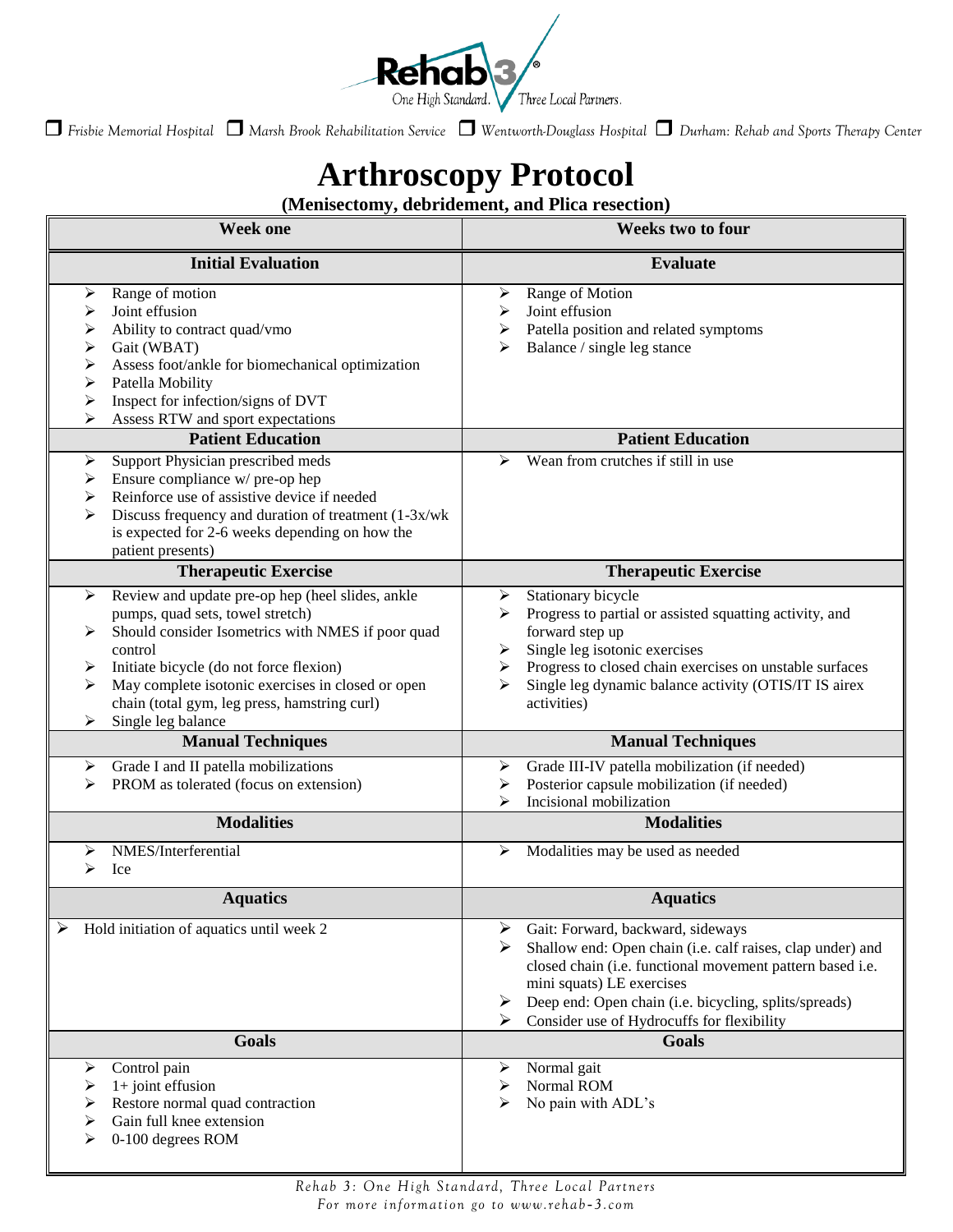

*Frisbie Memorial Hospital Marsh Brook Rehabilitation Service Wentworth-Douglass Hospital Durham: Rehab and Sports Therapy Center*

| <b>Weeks four to discharge</b>                                                                                                                                                                                                                                                                                                                                                                                | <b>Precautions and related issues</b>                                                                                                                                                                                                                                                                                                                                                                                                                                                                                                                                                                              |
|---------------------------------------------------------------------------------------------------------------------------------------------------------------------------------------------------------------------------------------------------------------------------------------------------------------------------------------------------------------------------------------------------------------|--------------------------------------------------------------------------------------------------------------------------------------------------------------------------------------------------------------------------------------------------------------------------------------------------------------------------------------------------------------------------------------------------------------------------------------------------------------------------------------------------------------------------------------------------------------------------------------------------------------------|
| <b>Evaluate</b><br>Isokinetic Strength test and/or functional hop testing<br>➤<br>for comparison to be completed if necessary<br>Address any deficits that may limit return to work or<br>⋗<br>sport goals<br>HEP compliance                                                                                                                                                                                  | Recovery from arthroscopy is often underestimated, as many<br>patients lack an understanding for the multitude of procedures<br>that can be completed arthroscopically. Our first task is to<br>make sure the patient realizes that arthroscopy is only the<br>method by which their procedure was completed. Secondly, the<br>patient should receive education about which procedure was<br>completed, and it's future implications. The above protocol is<br>for menisectomy, debridement, and plica resection. Below are<br>some of the concomitant issues, and other procedures<br>completed arthroscopically. |
| <b>Therapeutic Exercise</b>                                                                                                                                                                                                                                                                                                                                                                                   | Chondromalacia                                                                                                                                                                                                                                                                                                                                                                                                                                                                                                                                                                                                     |
| Progress balance activity to single leg dynamic<br>➤<br>activity and unstable surfaces<br>Cardiovascular training (bike, swim and elliptical)<br>➤<br>Sports specific exercises<br>➤<br>Complete agility and running activity with good test<br>➤<br>results if necessary<br>May begin bilateral low level plyometrics with good<br>➤<br>test results if necessary<br>Encourage participation in the CFA<br>➤ | Typically our physicians will give us insight into the<br>➤<br>location and severity of chondromalacia (grades I to<br>IV)<br>≻<br>The location of chondromalacia often provides insight<br>regarding faulty posture and biomechanics.<br>Both location and severity should be considered when<br>➤<br>designing treatment programs                                                                                                                                                                                                                                                                                |
| <b>Manual Techniques</b>                                                                                                                                                                                                                                                                                                                                                                                      | <b>Chondroplasty</b>                                                                                                                                                                                                                                                                                                                                                                                                                                                                                                                                                                                               |
| Any as indicated<br>⋗                                                                                                                                                                                                                                                                                                                                                                                         | Limited WB for four weeks<br>⋗<br>➤<br>Consider unloading brace for return to activity if<br>limited by pain                                                                                                                                                                                                                                                                                                                                                                                                                                                                                                       |
|                                                                                                                                                                                                                                                                                                                                                                                                               |                                                                                                                                                                                                                                                                                                                                                                                                                                                                                                                                                                                                                    |
| <b>Modalities</b>                                                                                                                                                                                                                                                                                                                                                                                             | <b>Micro fracture</b>                                                                                                                                                                                                                                                                                                                                                                                                                                                                                                                                                                                              |
| Any as Indicated<br>⋗                                                                                                                                                                                                                                                                                                                                                                                         | NWB typically four weeks, and PWB for two weeks<br>➤                                                                                                                                                                                                                                                                                                                                                                                                                                                                                                                                                               |
| <b>Aquatics</b>                                                                                                                                                                                                                                                                                                                                                                                               | <b>Meniscal repair</b>                                                                                                                                                                                                                                                                                                                                                                                                                                                                                                                                                                                             |
| Gait: Progress with dynamic movement patterns (i.e.<br>➤<br>walking lunges, side step squats)<br>Shallow end: Progress open chain (i.e. four count<br>➤<br>kick, diamond) and closed chain (i.e. modified lunges,<br>step ups) LE exercises<br>➤<br>Deep end: Continue open chain and add closed chain<br>(i.e. kickboard squats)<br>Consider use of fins for resistance training<br>➤                        | No combined weight bearing and flexion for at least 4<br>➤<br>weeks                                                                                                                                                                                                                                                                                                                                                                                                                                                                                                                                                |
| <b>Goals</b><br>Normal strength                                                                                                                                                                                                                                                                                                                                                                               |                                                                                                                                                                                                                                                                                                                                                                                                                                                                                                                                                                                                                    |